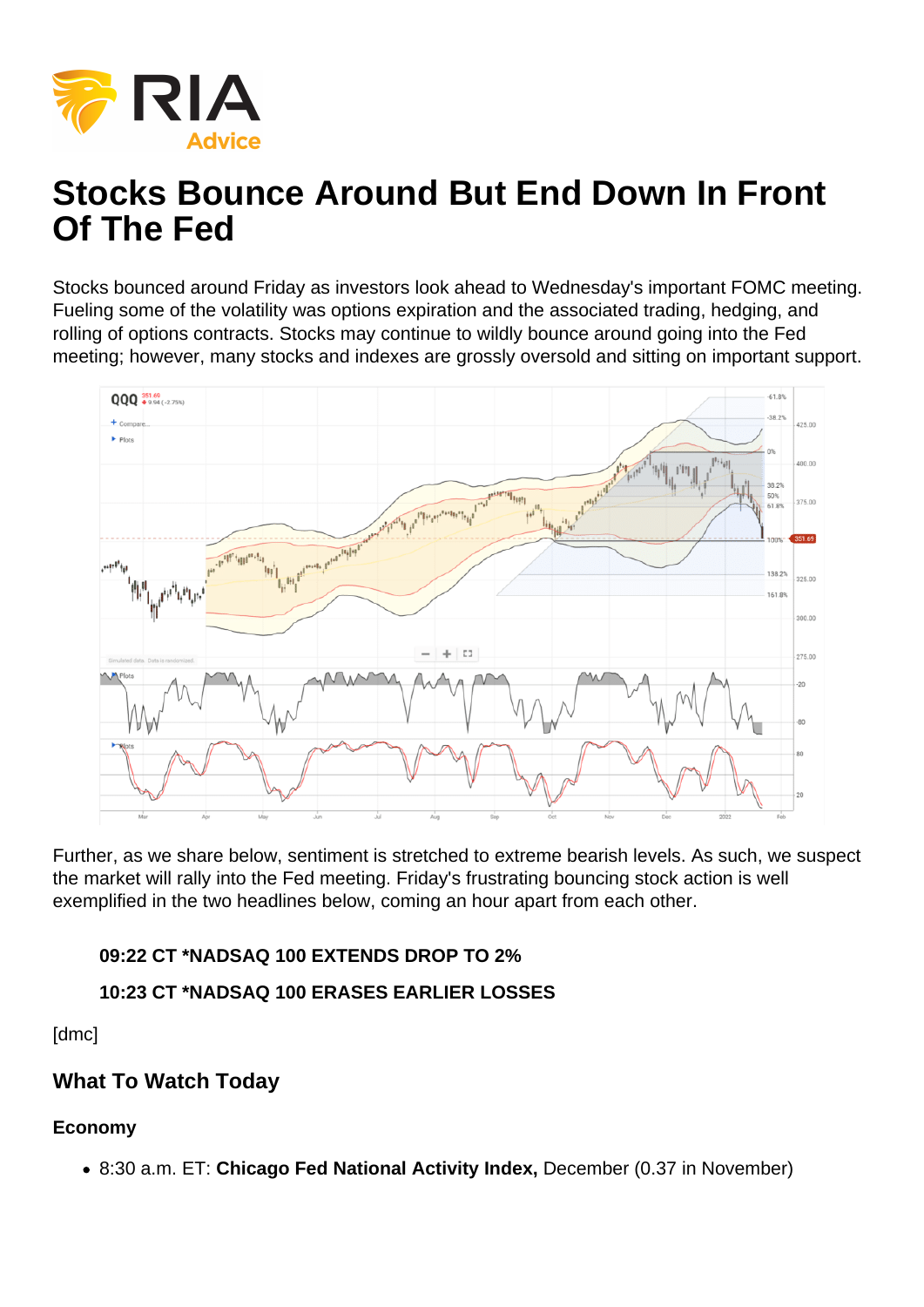- 9:45 a.m. ET: Markit U.S. Manufacturing PMI, January preliminary (56.8 expected, 57.7 in December)
- 9:45 a.m. ET: Markit U.S. Services PMI, January preliminary (54.8 expected, 57.6 in December)
- 9:45 a.m. ET: Markit U.S. Composite PMI, January preliminary (57.0 in December)

## Earnings

Pre-market

• 6:45 a.m. ET:?Halliburton ( [HAL](https://finance.yahoo.com/quote/HAL?p=HAL&.tsrc=fin-srch))? to report adjusted earnings of 34 cents on revenue of \$4.09 billion

## Post-market

- 4:10 p.m. ET:?IBM ([IBM](https://finance.yahoo.com/quote/IBM))?to report adjusted earnings of \$3.23 per share of \$16.00 billion
- 4:30 p.m. ET:?Steel Dynamics Inc. ( [STLD](https://finance.yahoo.com/quote/STLD))?to report adjusted earnings of \$5.69 on revenue of \$5.29 billion

## The Week Ahead

The big story this week will be the Fed's FOMC meeting on Wednesday, and with it, some critical questions will hopefully be answered. For example:

- Will they end QE now or wait until March?
- Is a March rate hike probable?
- Might they suprise markets with a hike now?
- Is financial stability, i.e. weak markets, a growing concern?
- Will Fed member(s) dissent, in favor of more aggessive action?
- Is QT as early as this spring possible?

Corporate earnings will also be front and center this week. Given the large declines from notable companies such as NFLX, GS, and JPM on earnings, we advise paying close attention to upcoming releases. Microsoft and Apple report this week, followed by Google and Amazon next week.

The economic calendar will pick up. We get housing data throughout the week, including New and Existing Home sales and the Case Shiller Home Price Index. Also of note will be the monthly PCE price index. The forecast is for an increase from 5.3% to 5.4%. This is the Fed's preferred measure of inflation. Personal income and spending will also be helpful to assess better how consumers are coping with inflation.

## 3-Standard Deviations Below The Mean

As noted in thi[s past weekend's newsletter](https://realinvestmentadvice.com/retail-investors-panic-as-market-plunges/) , the S&P 500, and the Nasdaq, above, are both trading more than 3-standard deviations below their 50-dma. Such extreme deviations should provide a stock bounce to sell into.

"The selling pressure took the S&P 500 below its trendline support, deep into oversold territory, and well into 3-standard deviations below the mean."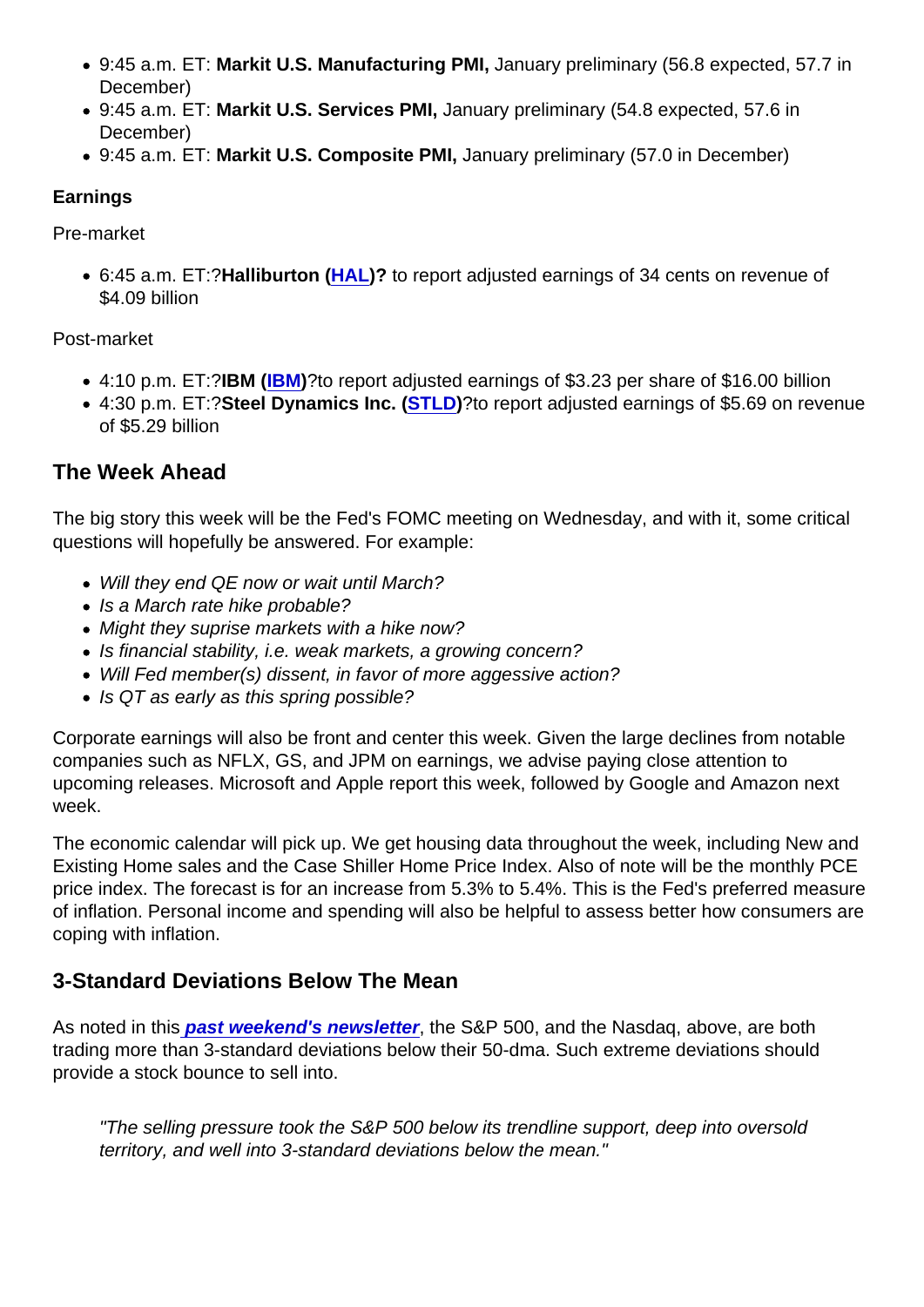While such does NOT mean the market can not go lower in the short-term, such extreme deviations often precede at least a short-term bounce. In this case, such a bounce would likely take the S&P 500 back to the broken December lows. However, we can not rule out a retest of the October lows first.

Given the more extreme oversold and negative sentiment in the market, a counter-trend bounce to reduce equity exposure with is more likely than not.

### Where Are The Bitcoin Bulls

"Where are all the bitcoin bulls predicting \$100,000-plus prices now? You know the fine folks pumping bitcoin as some sort of life-changing technology created by a higher life form with DNA ties to ET. You know, the ones rolling up to crypto conferences in used Lamborgini's (more on Lambo below) and wearing an entry-level Rolex. I could tell you where they aren't ? out there on social media pounding the table on bitcoin's amazingness and doubling down on their bullish calls. It also doesn't look like they are buying, either.

Bitcoin had another terrible weekend mostly on regulatory concerns and the broader pullback in tech stocks, with prices cratering to a shade over \$35,000 compared to about \$43,000 on Jan. 20. Prices are at a six-month low, per?[Yahoo Finance Plus data,](https://www.yahoo.com/plus/finance?ncid=editoriald_yhm5ec0oo8o) and are down 26% year-to-date ? badly lagging the major stock indexes.?[Sources tell](https://finance.yahoo.com/video/bitcoin-price-plunges-below-39-152042881.html) [Yahoo Finance cryptocurrency reporter](https://finance.yahoo.com/video/bitcoin-price-plunges-below-39-152042881.html)?David Hollerith the selling may not yet be done." - Yahoo Finance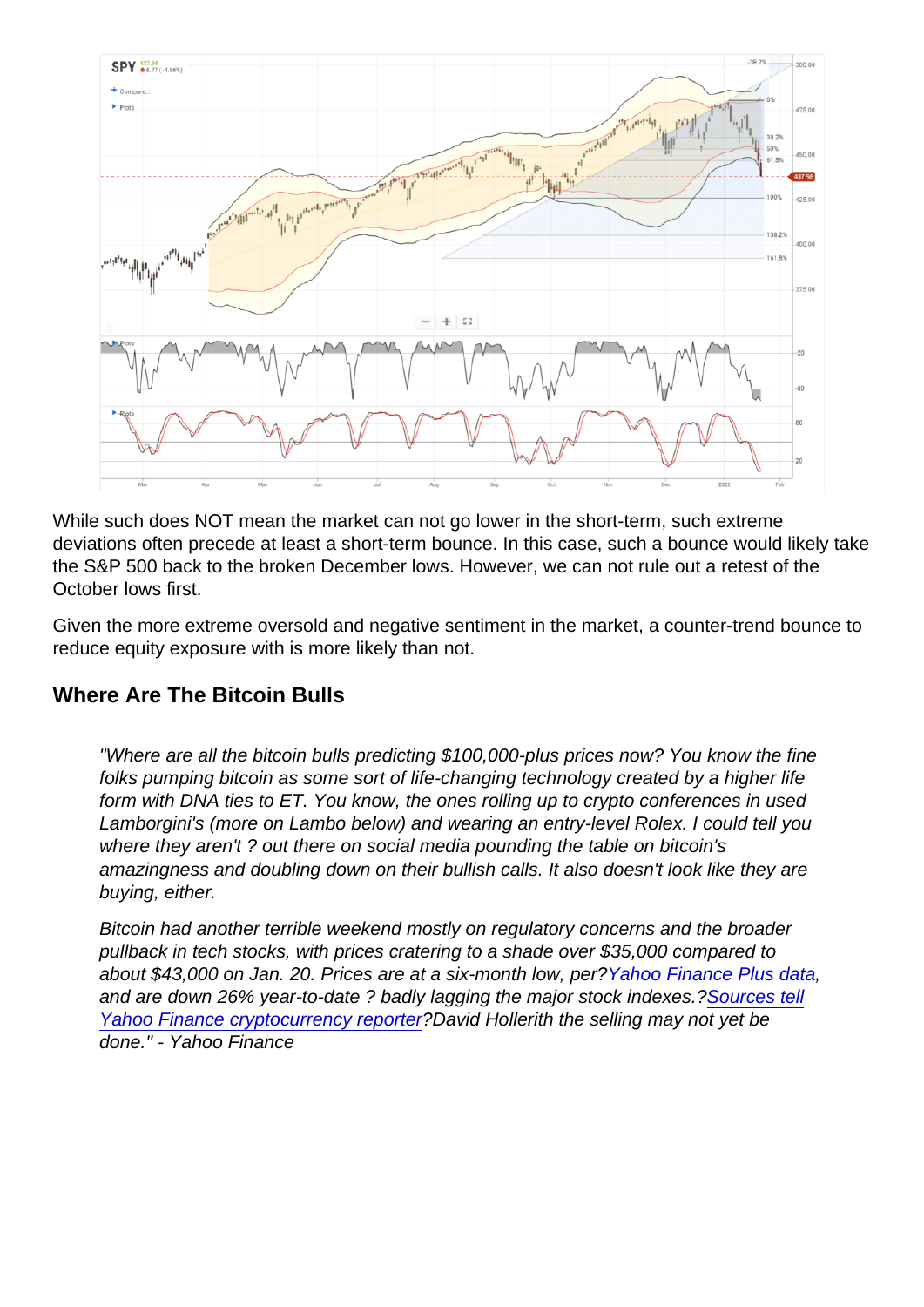Problems in FAANG Land - Netflix

Netflix opened 20% lower on Friday as they missed growth expectations. Its streaming rival Disney (DIS) is lower in sympathy. Disney will not report earnings for a couple of weeks. The four other FAANG stocks (Apple, Amazon, Google, and FaceBook - Meta) report over the next two weeks. Given the leadership role of this group over the last year, these earnings could prove important to the broader market.

### **[SimpleVisor](http://www.simplevisor.com)**

### Bearish Sentiment is Extreme

The first graph below shows the Hulbert Sentiment Index is now at its most bearish reading since the Pandemic started in 2020. The AAII Investor bullish minus Bearish Sentiment Index, in the second graph, is also nearing similar extremes. While the equity markets do not feel good, such low sentiment should lead to a bounce. We need to ask whether the bounce will result in new highs and keep the bullish trend intact, or does a bounce provide us a chance to reposition to a more conservative stance. Currently, we are in the latter camp.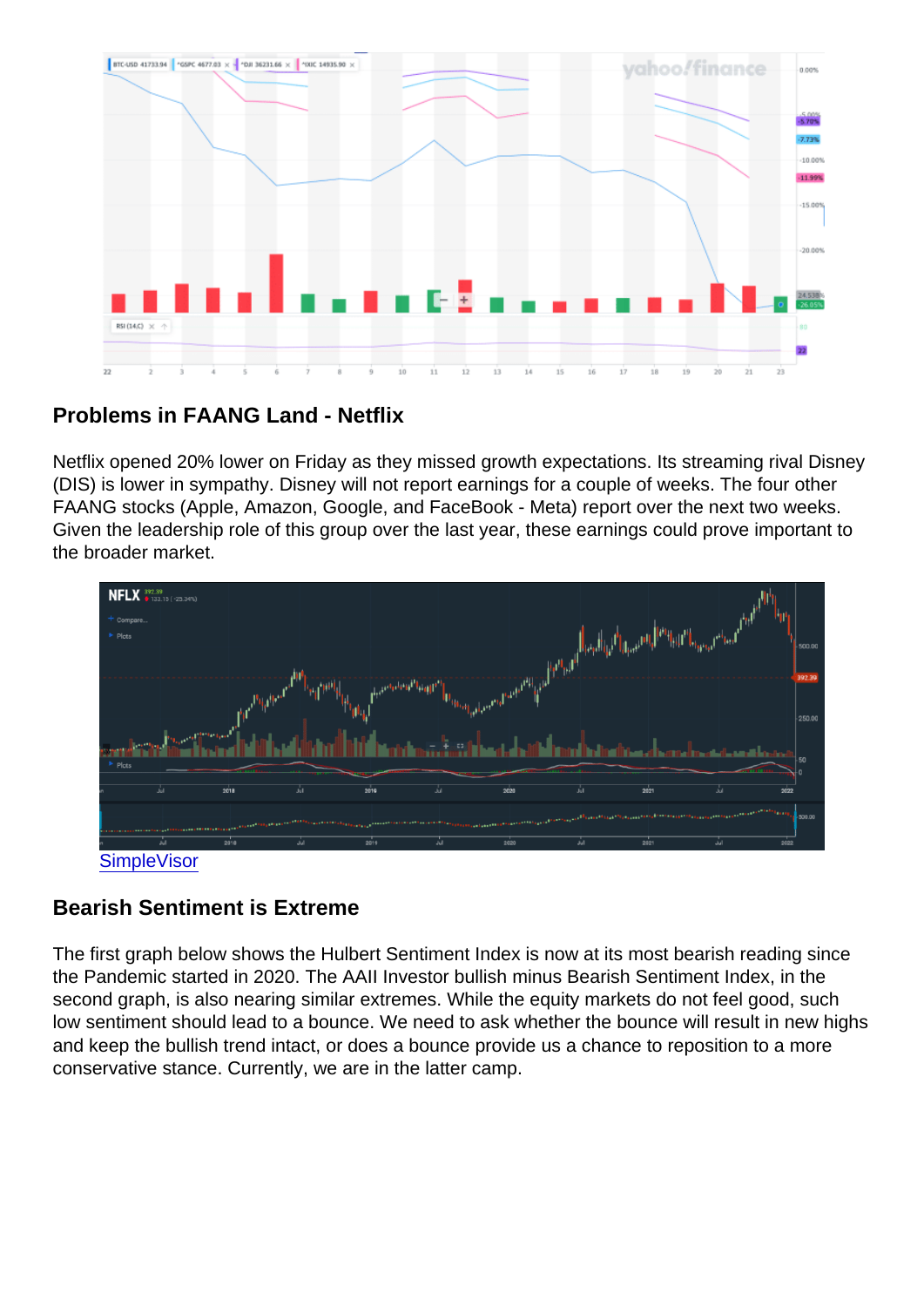Our weekly technical composite is also pushing into more extreme oversold territory. This gauge is published weekly with all of our SENTIMENT indicators at [Simplevisor.com](https://simplevisor.com)